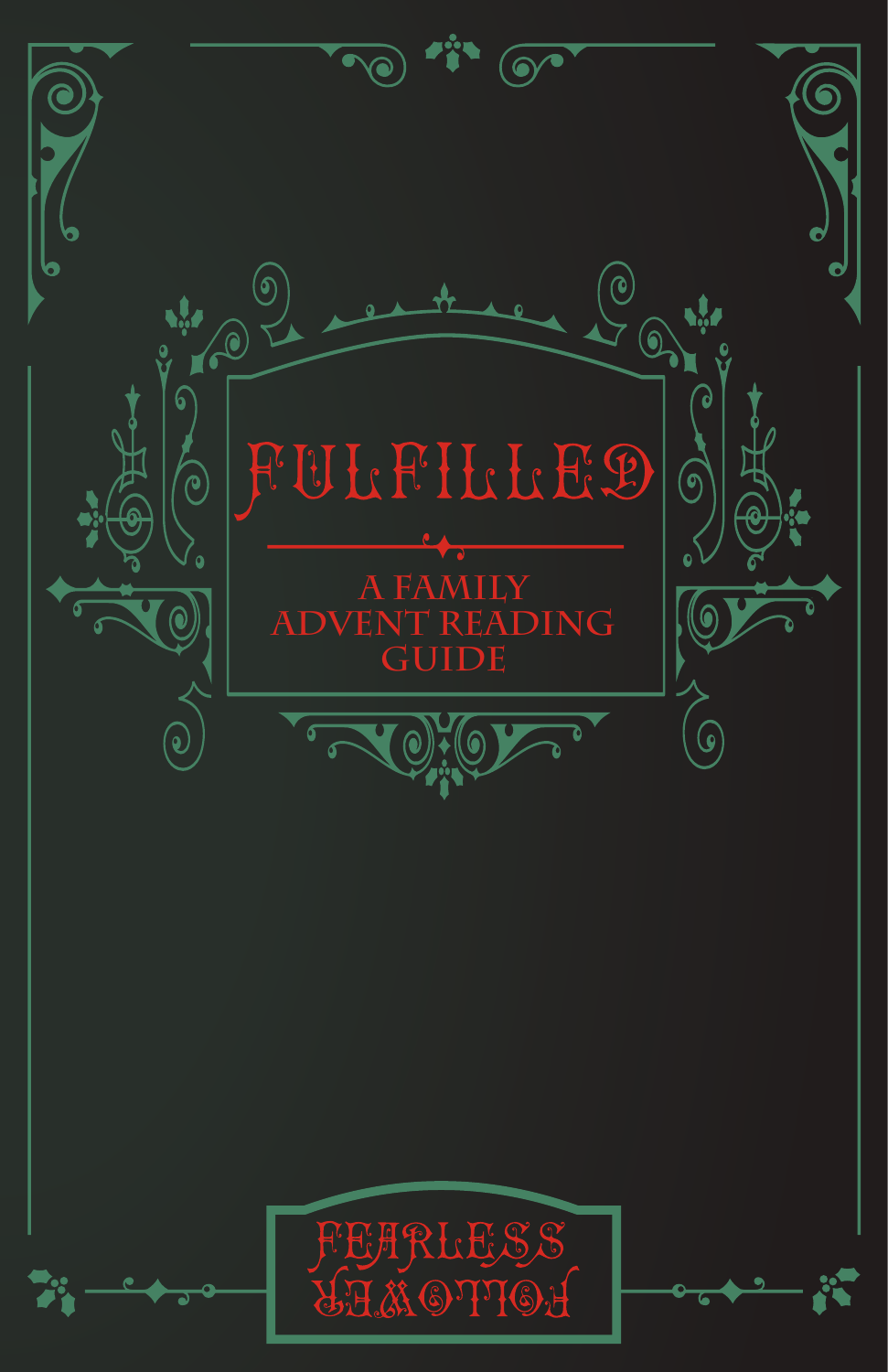# **what is advent?**

# **ADVENT PRAYER**

 $\bigcirc$ 

R

O

 $\odot$ 

 $\bigcirc$ 

 $\bullet$ 

(၄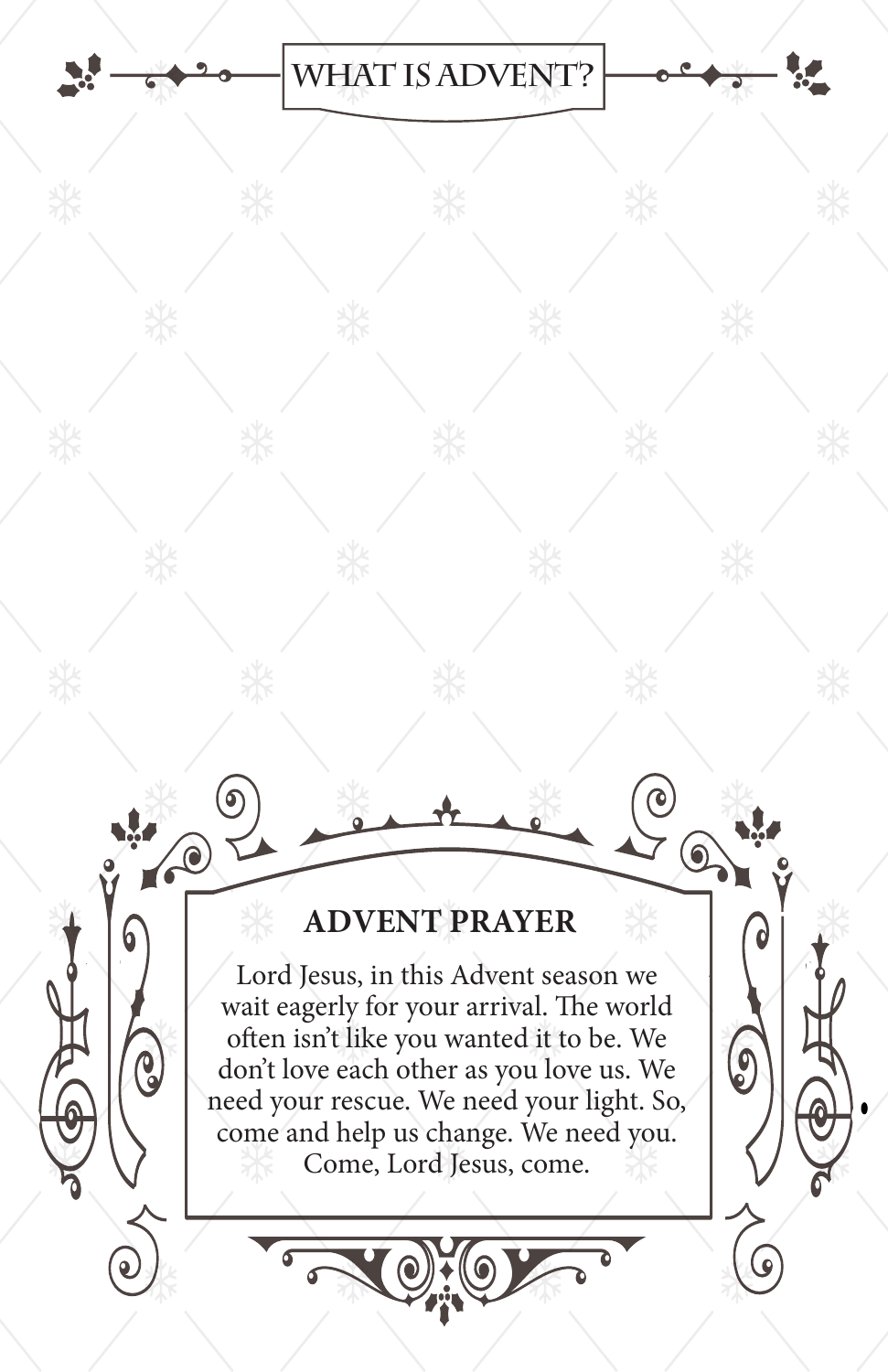# **CHRISTMAS IS COMING!**

This season brings much anticipation for family, friends, time off and gifts! It is also a season that can produce stress, anxiety and busyness. Amidst this time of joy and chaos, Advent invites us to approach the Christmas season in a different way. Advent is a part of the Christian calendar and has been celebrated throughout the history of the Church. Advent is a time of waiting and anticipating the arrival of Jesus Christ.

The four weeks of Advent celebrate God's breaking in and rescue of our fallen world. Advent asks us to slow down, wait and anticipate the ways that Christ needs to break into our lives.

Take time as a family to read through the verses in this guide and reflect on them throughout the week. Use the questions to start conversations that will help prepare your hearts for the the arrival of our KING!

**CHristmas 2016**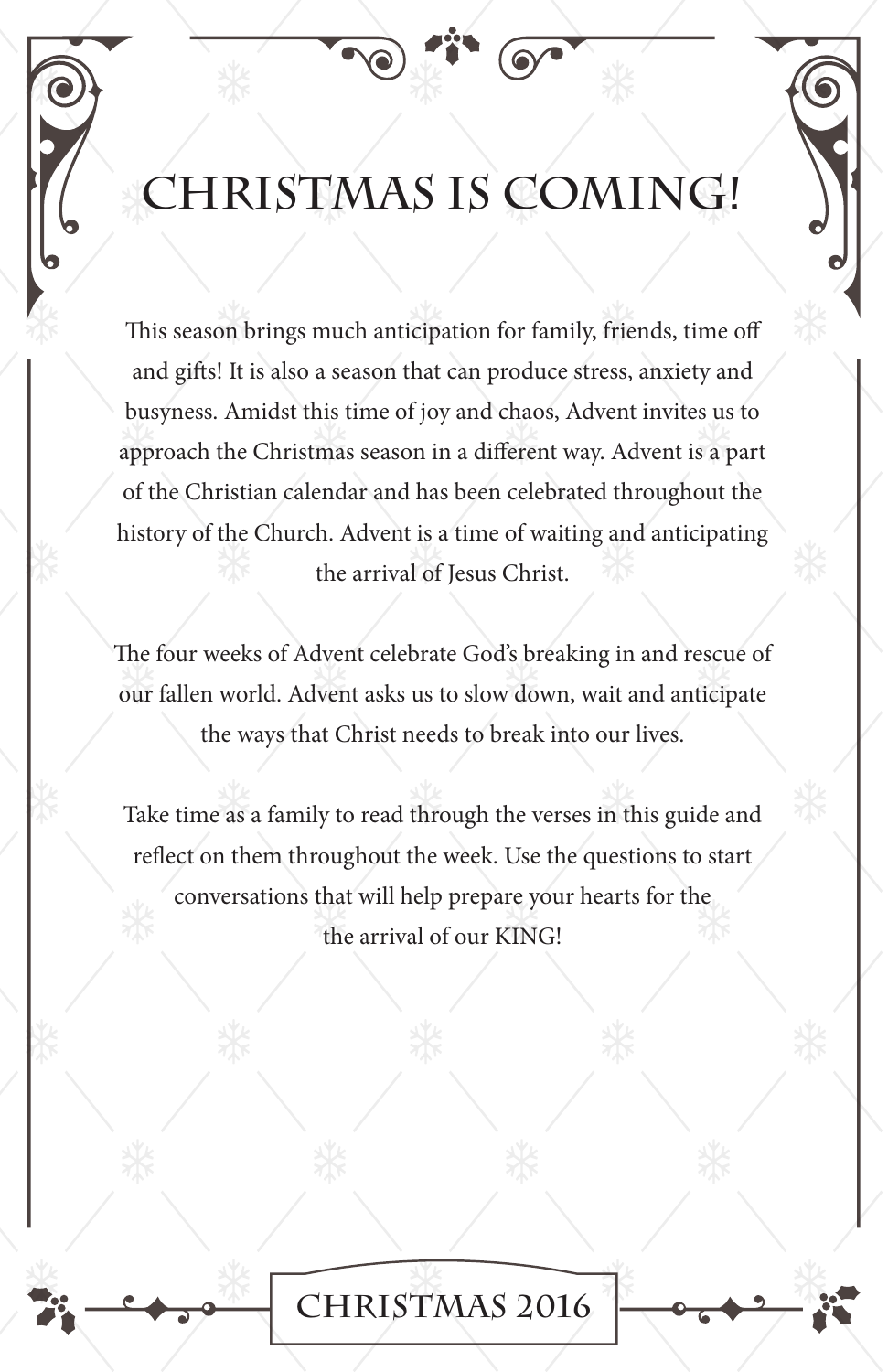#### **ARE YOU READY?**

Make a list of the things we do to get ready for Christmas. What are you looking forward to this Christmas? A toy? Seeing family? A new Christmas outfit?

Ephesians 5:14 tells us to wake up and get ready for Jesus. How can we get ready for Jesus?

As a family, design and decorate a placemat for Jesus. Make a space for Jesus at your dining room table and over dinner talk about how you can, as a family, get ready for Jesus this Advent season. Use the placemat as a centerpiece for your table or leave Jesus' seat open as a reminder for the rest of Advent.

# **ADVENT PRAYER**

A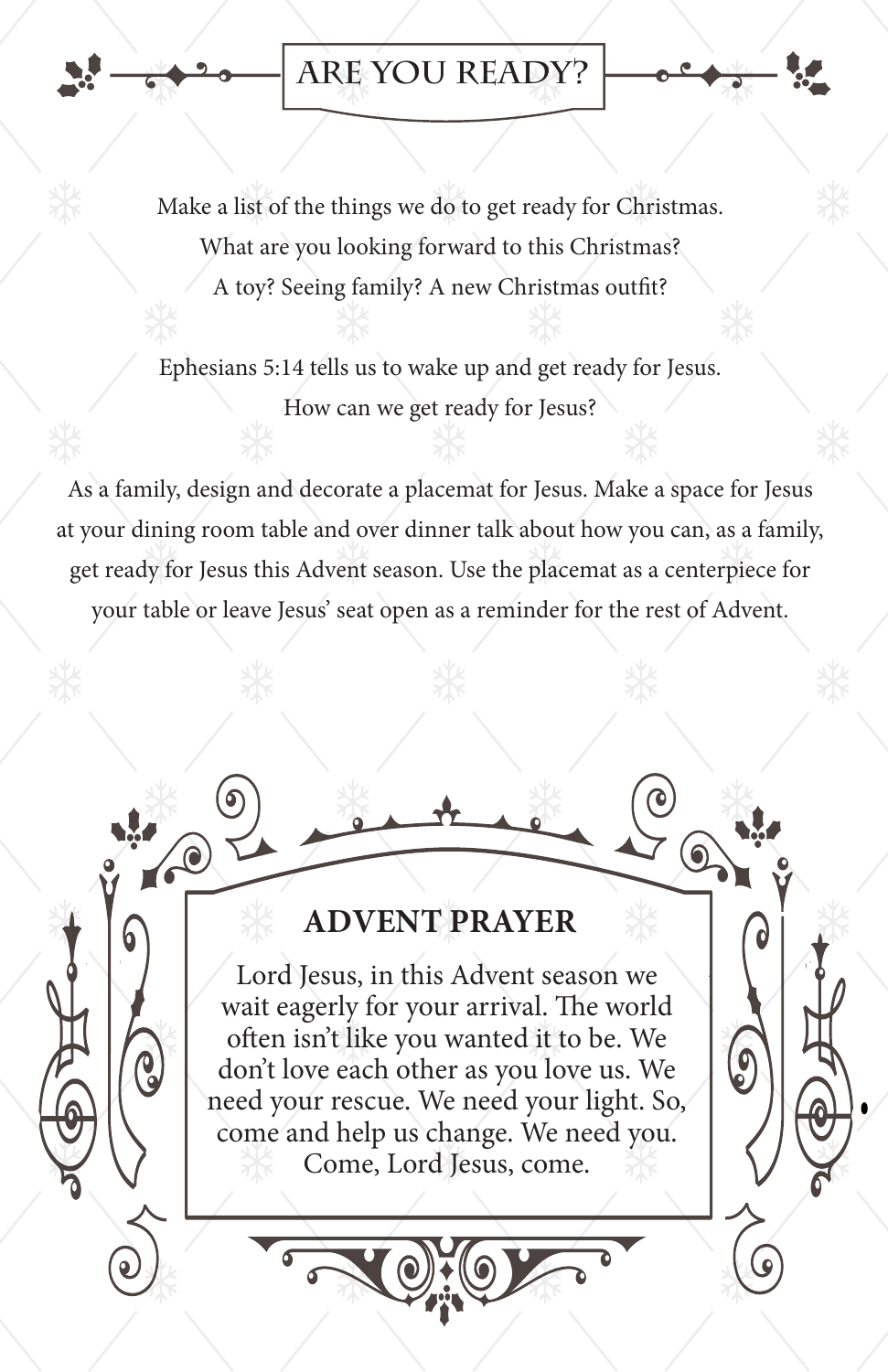Wake up, sleeper, rise from the dead, and Christ will shine on you." Be very careful, then, how you live—not as unwise but as wise, making the most of every opportunity, because the days are evil. -Ephesians 5:14-16

And do this, understanding the present time: The hour has already come for you to wake up from your slumber, because our salvation is nearer now than when we first believed. The night is nearly over; the day is almost here. So let us put aside the deeds of darkness and put

on the armor of light.

- Romans 13:11-12

Be on guard! Be alert! You do not know when that time will come. It's like a man going away: He leaves his house and puts his servants in charge, each with their assigned task, and tells the one at the door to keep watch."Therefore keep watch because you do not know when

the owner of the house will come back—whether in the evening, or at midnight, or when the rooster crows, or at dawn. If he comes suddenly, do not let him find you sleeping. What I say to you, I say to

everyone: 'Watch!'"

- Mark 13:33-37

**Nov 27 - Dec 3**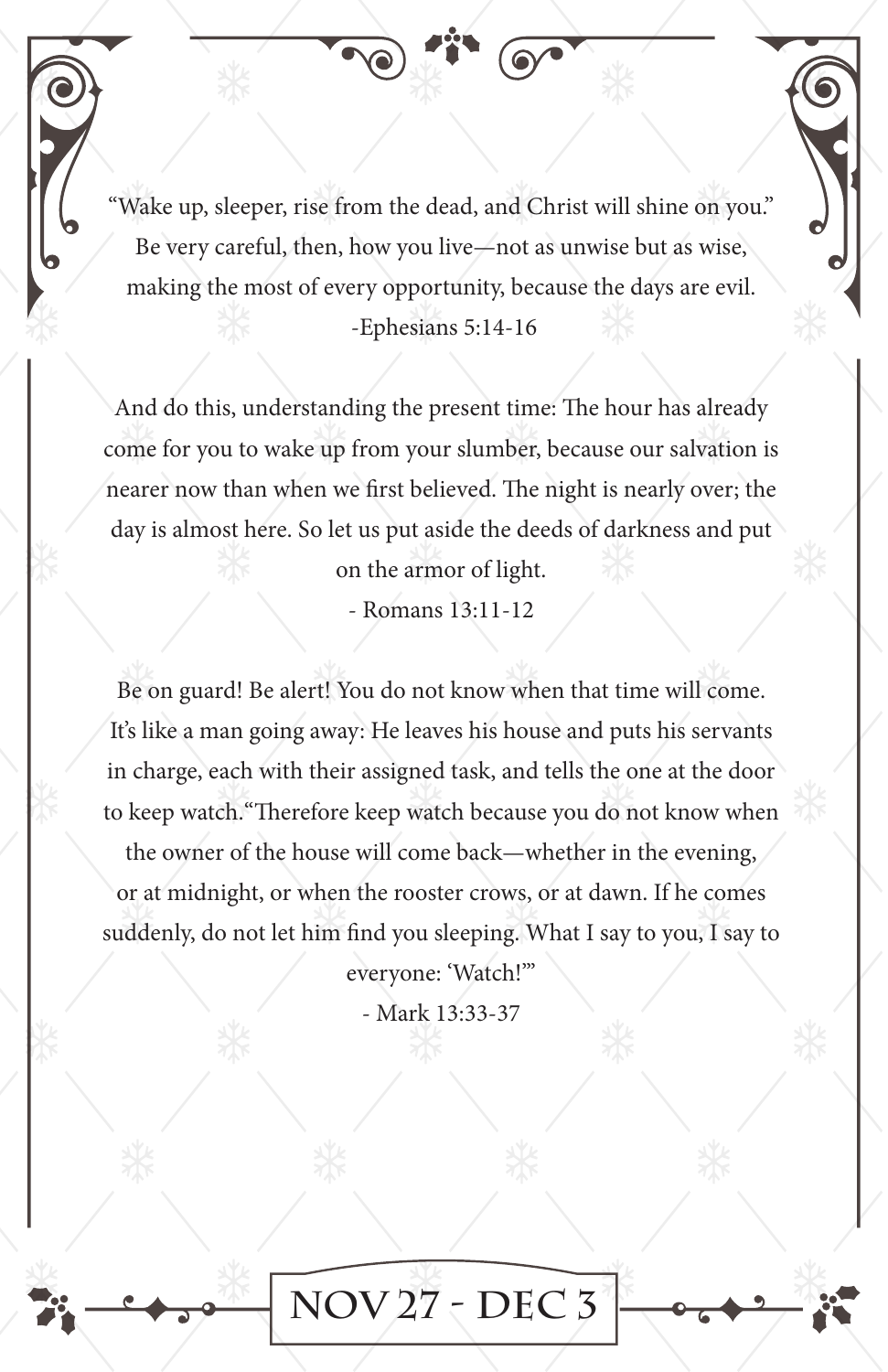

 $\sqrt{2}$ 

ဨ

#### **Where do you findHOPE?**



#### What do you hope will happen this Christmas?

What does Romans 15:12-13 say about what Jesus is going to do in the future? What are you hoping He will do?

As a family, think of creative ways that you can bring hope to someone else this Advent season (make a Christmas card, bake some cookies, buy a pack of winter gloves from the convenience store). Then, give these items away to people you encounter this advent season (e.g., cashiers, baristas, waitresses, etc.) Include the passage of Romans 15:12-13 with a note that reads: "Jesus is the hope of the world, we pray this brings you joy this Christmas season."

### **ADVENT PRAYER**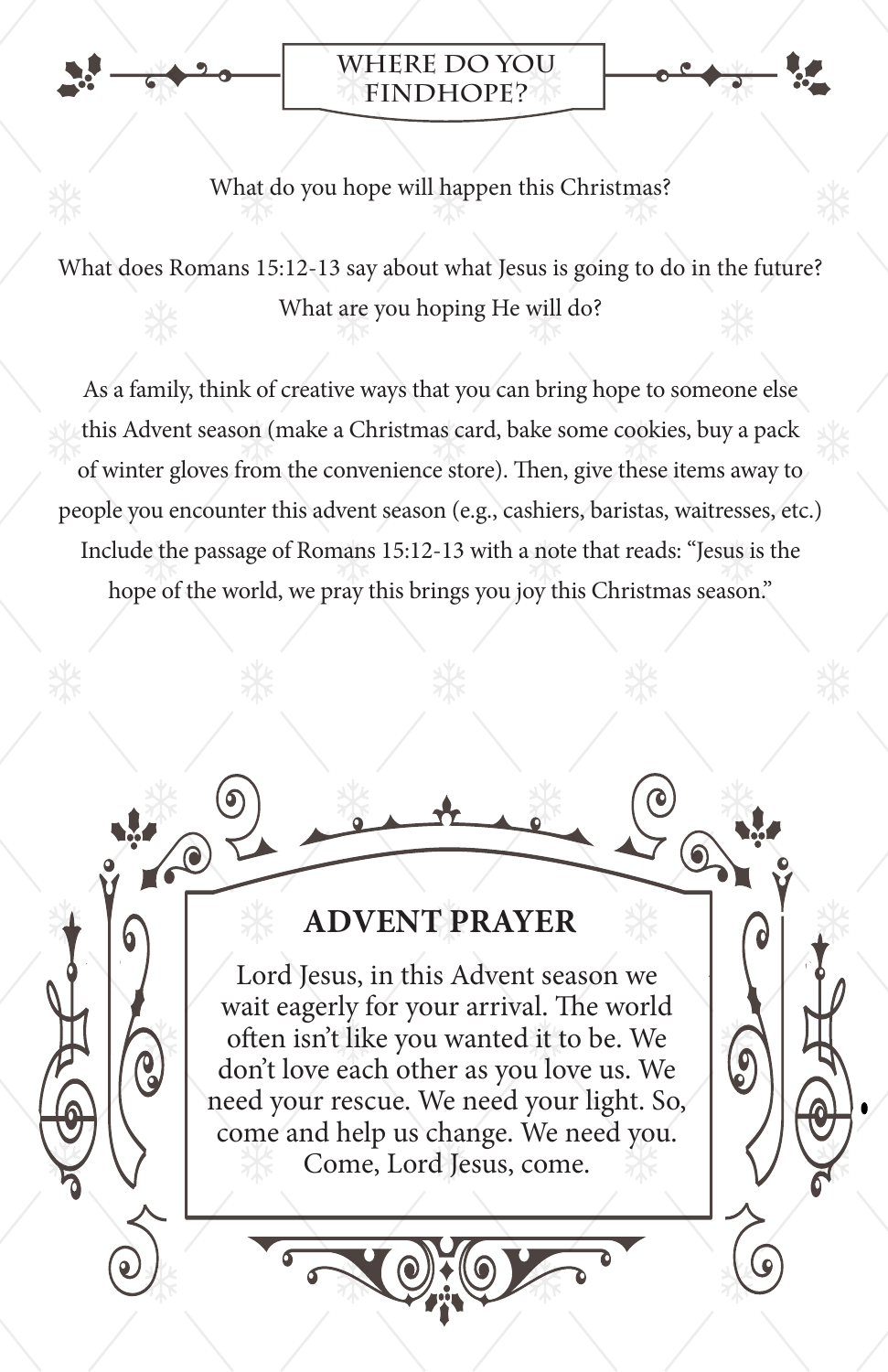And again, Isaiah says,"The Root of Jesse will spring up, one who will arise to rule over the nations; in him the Gentiles will hope." May the God of hope fill you with all joy and peace as you trust in him, so that you may overflow with hope by the power of the Holy Spirit.

#### - Romans 15:12-13

 I will bring Judah and Israel back from captivity and will rebuild them as they were before. I will cleanse them from all the sin they have committed against me and will forgive all their sins of rebellion against me. Then this city will bring me renown, joy, praise and honor before all nations on earth that hear of all the good things I do for it; and they will be in awe and will tremble at the abundant prosperity and peace I

> provide for it. - Jeremiah 33:7-9

Yes, my soul, find rest in God; my hope comes from him. Truly he is my rock and my salvation; he is my fortress, I will not be shaken.My salvation and my honor depend on God; he is my mighty rock, my refuge. Trust in him at all times, you people; pour out your hearts to him, for God is our

> refuge. - Psalm 62:5-8

**December 4-10**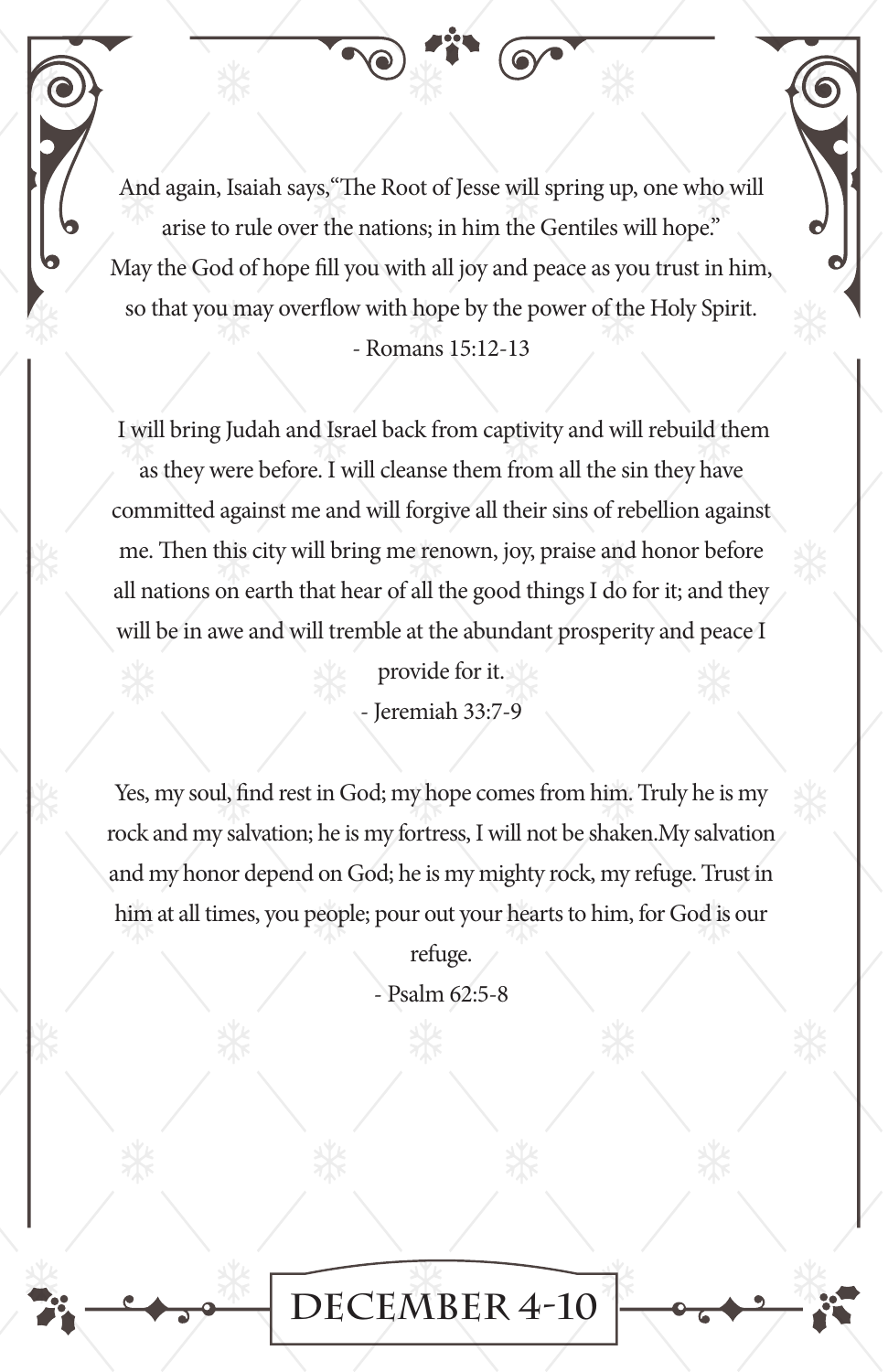

ဨ

#### **Where do you need RESCUE?**



In what ways is sin like being sick?

Where have you seen the effects of sin in your family (broken relationships, selfishness, pride, division, etc)?

> In Mark 2:1-12, what did Jesus do for the sick man? How does Jesus rescue and forgive us from our sin?

Empty out an old medicine bottle and take off the old label. Make a new label that reads "Rescue" and place it on the bottle. Then have each member of your family

answer the following on small slips of paper:

**Where do I need rescue in my life? Who do I know that needs resue in their life? Where do we need rescue in our world?** 

Place the slips of paper in the bottle and place the bottle somewhere visible to everyone in the house (e.g., on the mantle, on the tree, on the table). Instruct your family to pray for rescue everytime they look at the bottle.

#### **ADVENT PRAYER**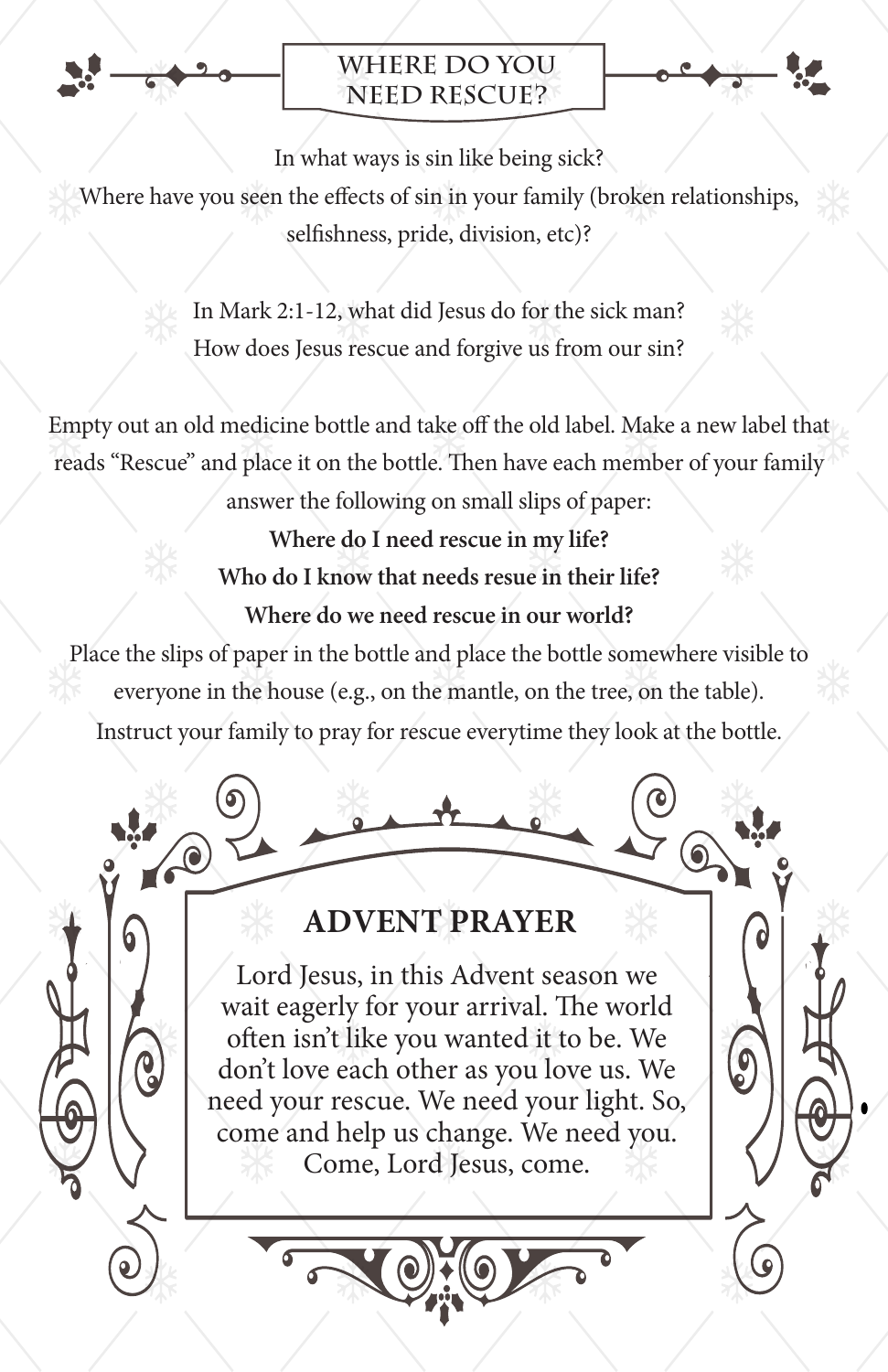A few days later, when Jesus again entered Capernaum, the people heard that he had come home. They gathered in such large numbers that there was no room left, not even outside the door, and he preached the word to them. Some men came, bringing to him a paralyzed man, carried by four of them. Since they could not get him to Jesus because of the crowd, they made an opening in the roof above Jesus by digging through it and then lowered the mat the man was lying on. When Jesus saw their faith, he said to the paralyzed man, "Son, your sins are forgiven."

- Mark 2:1-12

For God so loved the world that he gave his one and only Son, that whoever believes in him shall not perish but have eternal life.

- John 3:16

For he has rescued us from the dominion of darkness and brought us into the kingdom of the Son he loves, in whom we have redemption,

the forgiveness of sins.

- Col 1:13-14

**December 11-17**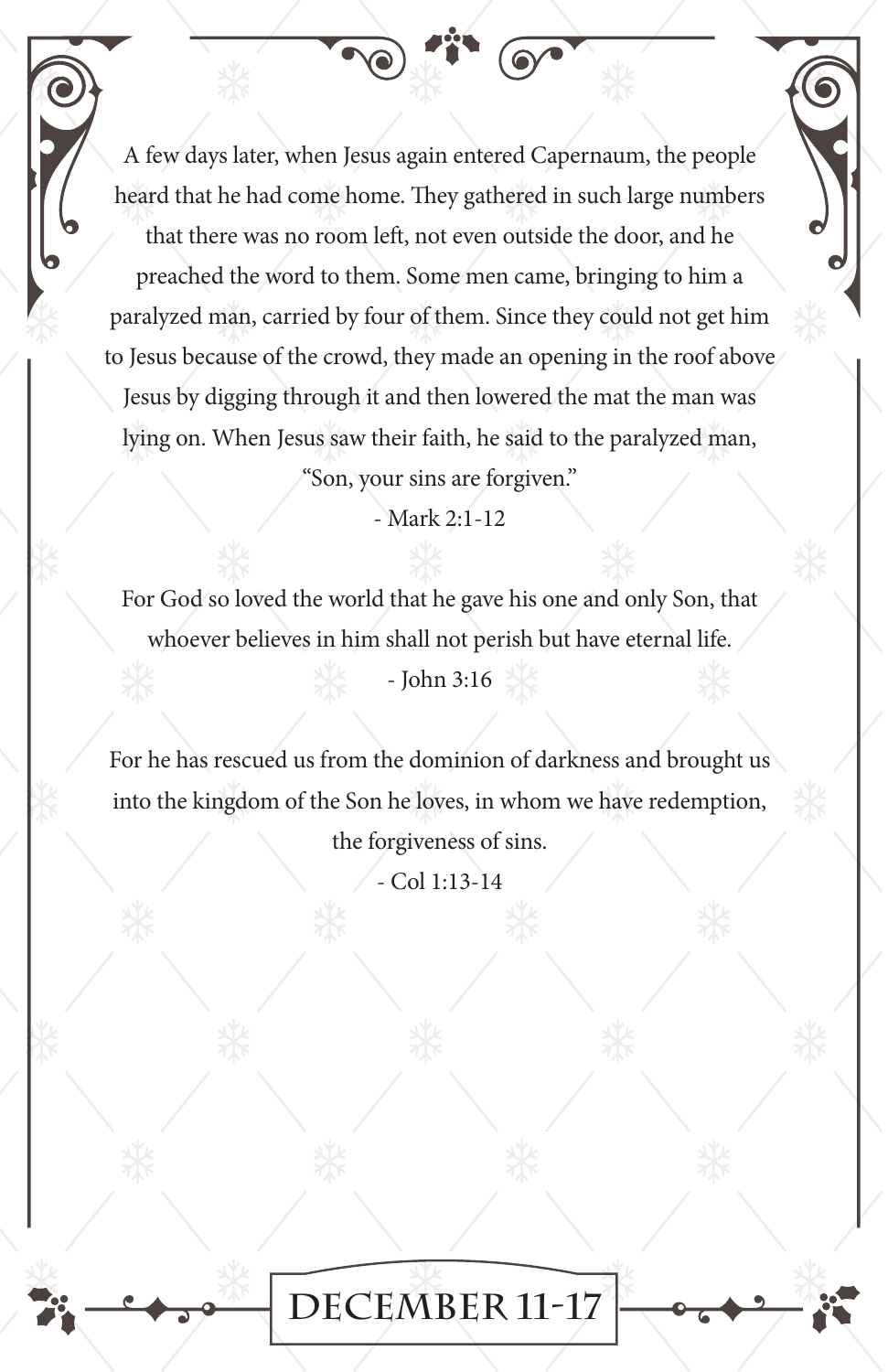

 $\bullet$ 

#### **Where do you need LIGHT?**

Are you afraid of the dark? What is it like to walk in the dark?

Read Isaiah 9:2-3. Who are the people? What is the darkness? How does Jesus bring light to darkness? Where do you see darkness in your own life?

Drive to a nearby neighborhood that has a lot of houses decorated in Christmas lights. Ask your family to make observations about the homes and the trees (e.g., how do the light make the houses look, what do the lights do to the neighborhood, etc.). Ask your family to answer the following questions: **What would the houses and trees look like without the lights? What would the neighborhood look like without the lights? What would our lives look like without the light of Jesus?**

Read John 1:1-5 and pray; thanking God for Jesus.

How can we be a light for Christ is a dark place?

#### **ADVENT PRAYER**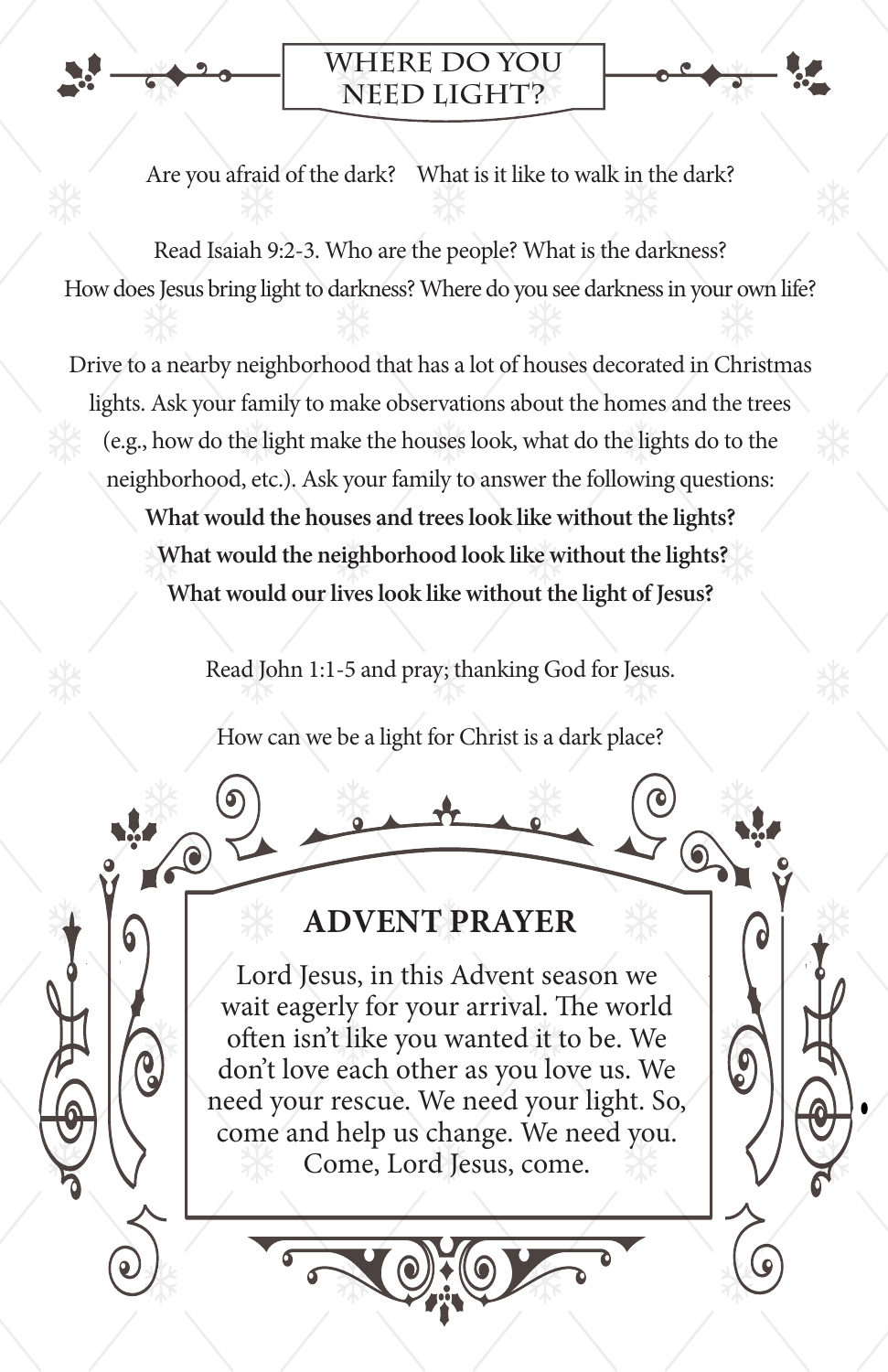The people walking in darkness have seen a great light; on those living in the land of deep darkness a light has dawned. You have enlarged the nation and increased their joy; they rejoice before you as people rejoice at the harvest, as warriors rejoice when dividing the plunder.

- Isaiah 9:2-3

In the beginning was the Word, and the Word was with God, and the Word was God. He was with God in the beginning. Through him all things were made; without him nothing was made that has been made. In him was life, and that life was the light of all mankind. The light shines in the darkness, and the darkness has not overcome it.

-John 1:1-5

When Jesus spoke again to the people, he said, "I am the light of the world. Whoever follows me will never walk in darkness, but will have

> the light of life." -John 8:12

**December 18-24**